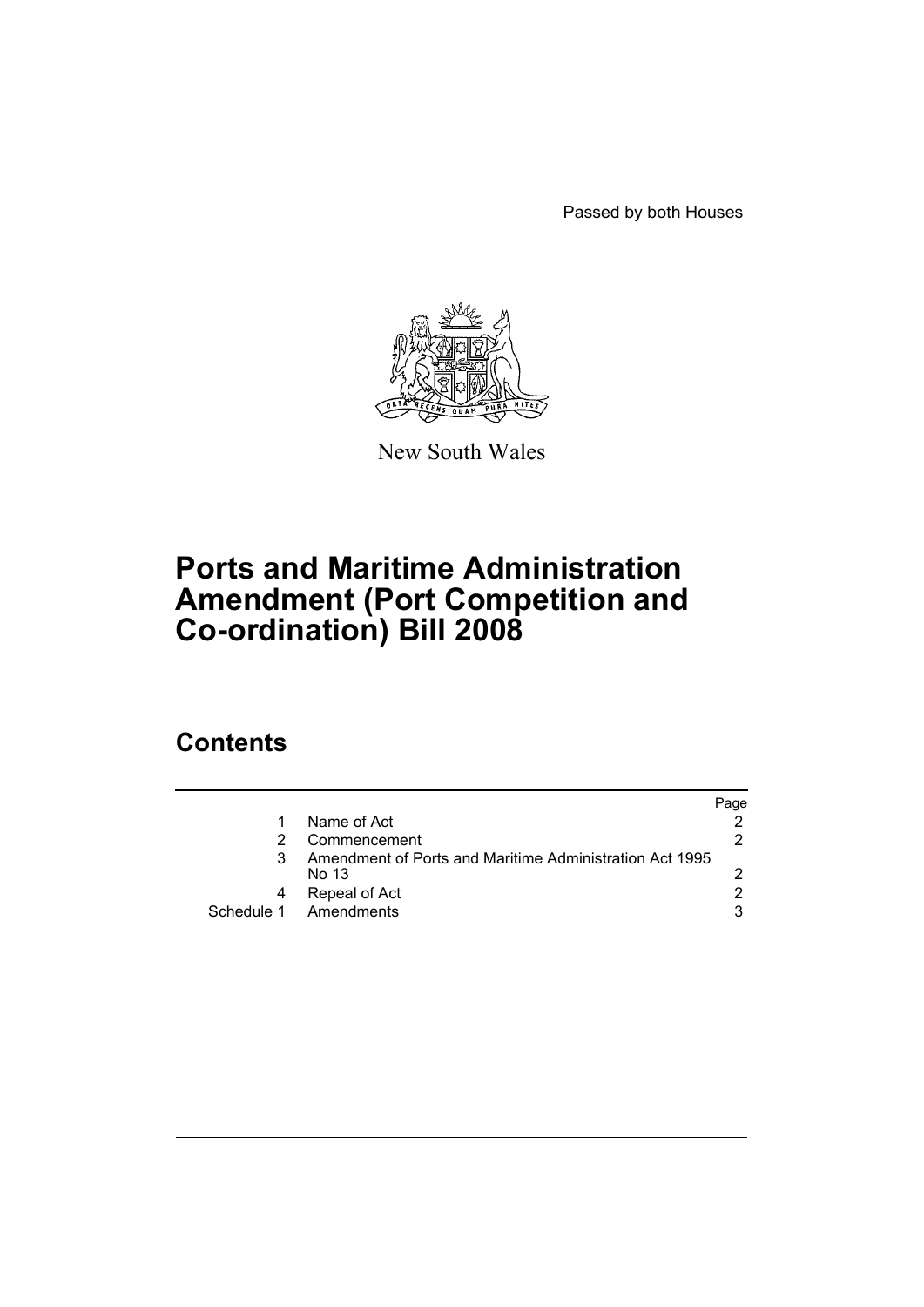*I certify that this public bill, which originated in the Legislative Assembly, has finally passed the Legislative Council and the Legislative Assembly of New South Wales.*

> *Clerk of the Legislative Assembly. Legislative Assembly, Sydney, , 2008*



New South Wales

## **Ports and Maritime Administration Amendment (Port Competition and Co-ordination) Bill 2008**

Act No , 2008

An Act to amend the *Ports and Maritime Administration Act 1995* to make further provision for the objects and functions of Port Corporations, the powers of the Minister and the making of regulations with respect to port facilities and services and the port-related supply chain.

*I have examined this bill and find it to correspond in all respects with the bill as finally passed by both Houses.*

*Assistant Speaker of the Legislative Assembly.*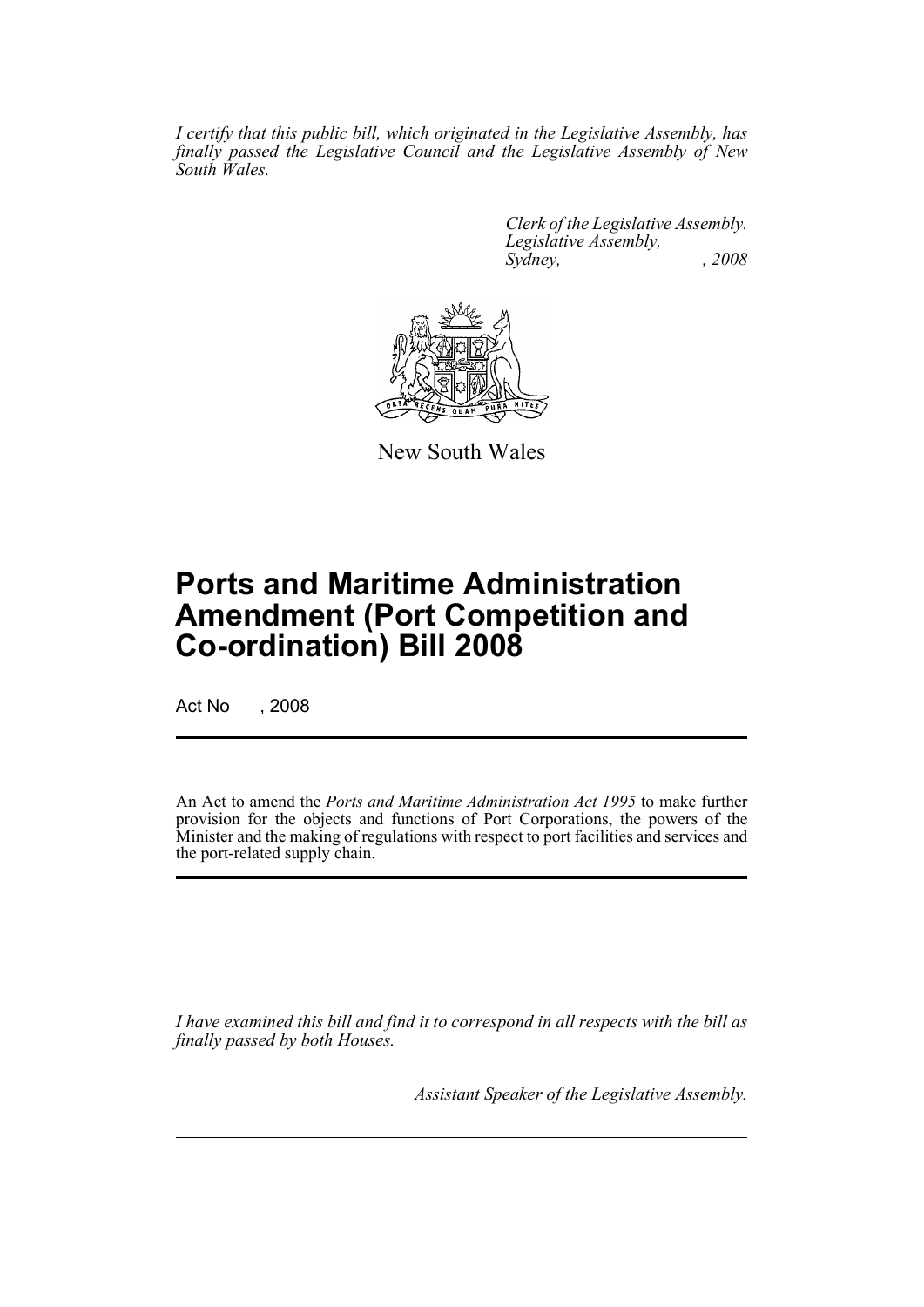#### <span id="page-2-0"></span>**The Legislature of New South Wales enacts:**

#### **1 Name of Act**

This Act is the *Ports and Maritime Administration Amendment (Port Competition and Co-ordination) Act 2008*.

#### <span id="page-2-1"></span>**2 Commencement**

This Act commences on a day or days to be appointed by proclamation.

#### <span id="page-2-2"></span>**3 Amendment of Ports and Maritime Administration Act 1995 No 13**

The *Ports and Maritime Administration Act 1995* is amended as set out in Schedule 1.

#### <span id="page-2-3"></span>**4 Repeal of Act**

- (1) This Act is repealed on the day following the day on which all of the provisions of this Act have commenced.
- (2) The repeal of this Act does not, because of the operation of section 30 of the *Interpretation Act 1987*, affect any amendment made by this Act.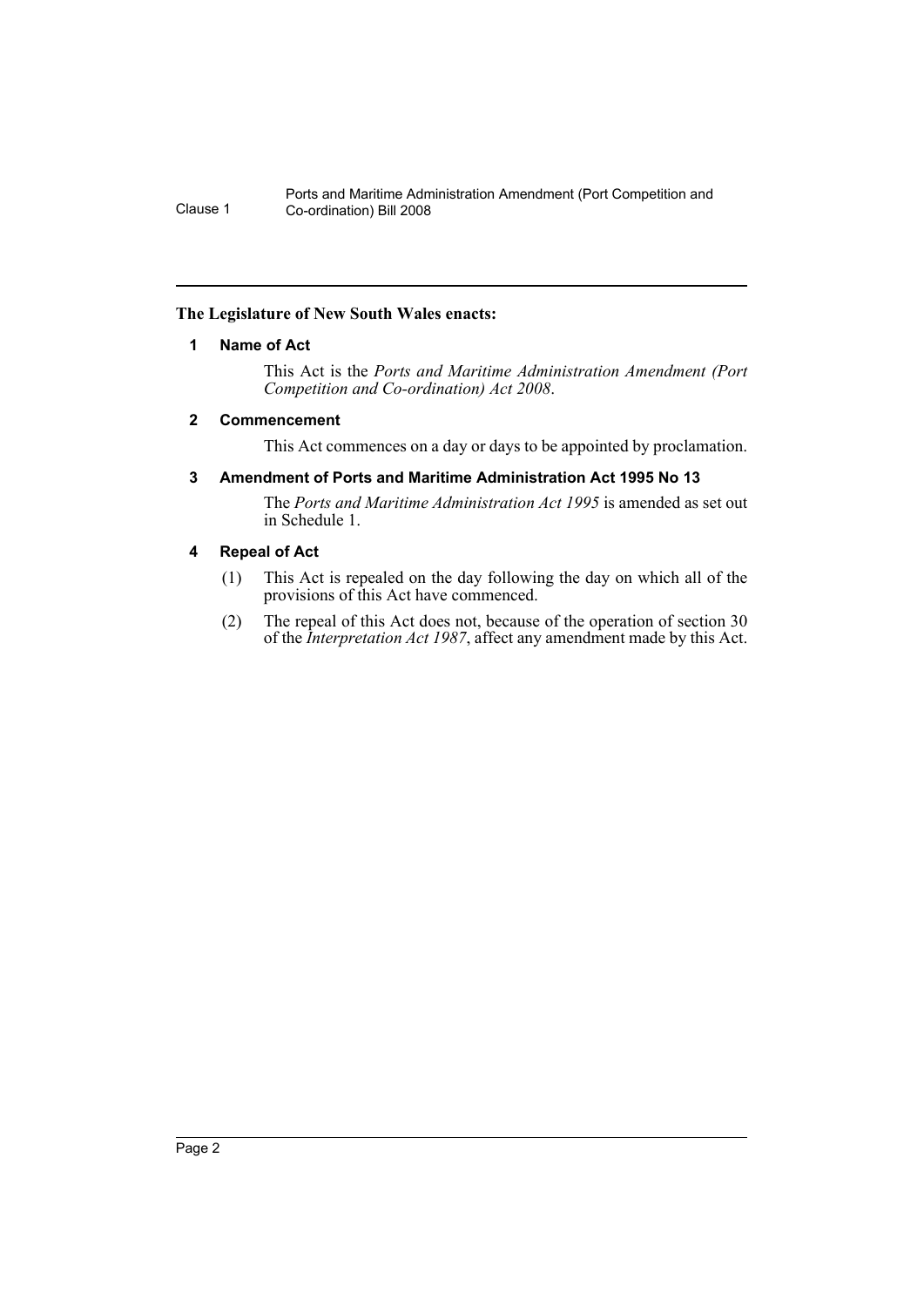Amendments **Amendments** Schedule 1

### <span id="page-3-0"></span>**Schedule 1 Amendments**

(Section 3)

#### **[1] Section 3 Definitions**

Insert in alphabetical order in section 3 (1):

*port-related supply chain* means land-based services and facilities provided or operated in connection with cargo transport, handling and storage operations (and the co-ordination of those operations) at a port or supply chain facility, or between a port and a supply chain facility.

*supply chain facility* means a public-access facility provided for the storage, handling and distribution of cargo in connection with its transport to or from a port, including facilities for the storage and handling of empty cargo containers and facilities for the staging and exchange of cargo between different modes of transport (such as an intermodal terminal).

#### **[2] Section 9 Objectives of Port Corporations**

Insert at the end of section 9 (c):

, and

- (d) to promote and facilitate a competitive commercial environment in port operations, and
- (e) to improve productivity and efficiency in its ports and the port-related supply chain.

#### **[3] Section 10 Functions of Port Corporations**

Insert at the end of section  $10(2)(b)$ :

, and

(c) to facilitate and co-ordinate improvements in the efficiency of the port-related supply chain.

#### **[4] Sections 10A and 10B**

Insert after section 10:

#### **10A Ministerial directions to Port Corporation—competition and productivity**

(1) The Minister may give a Port Corporation directions in writing in relation to the exercise of any of the Corporation's functions in connection with its principal objectives under section 9 (d) and (e).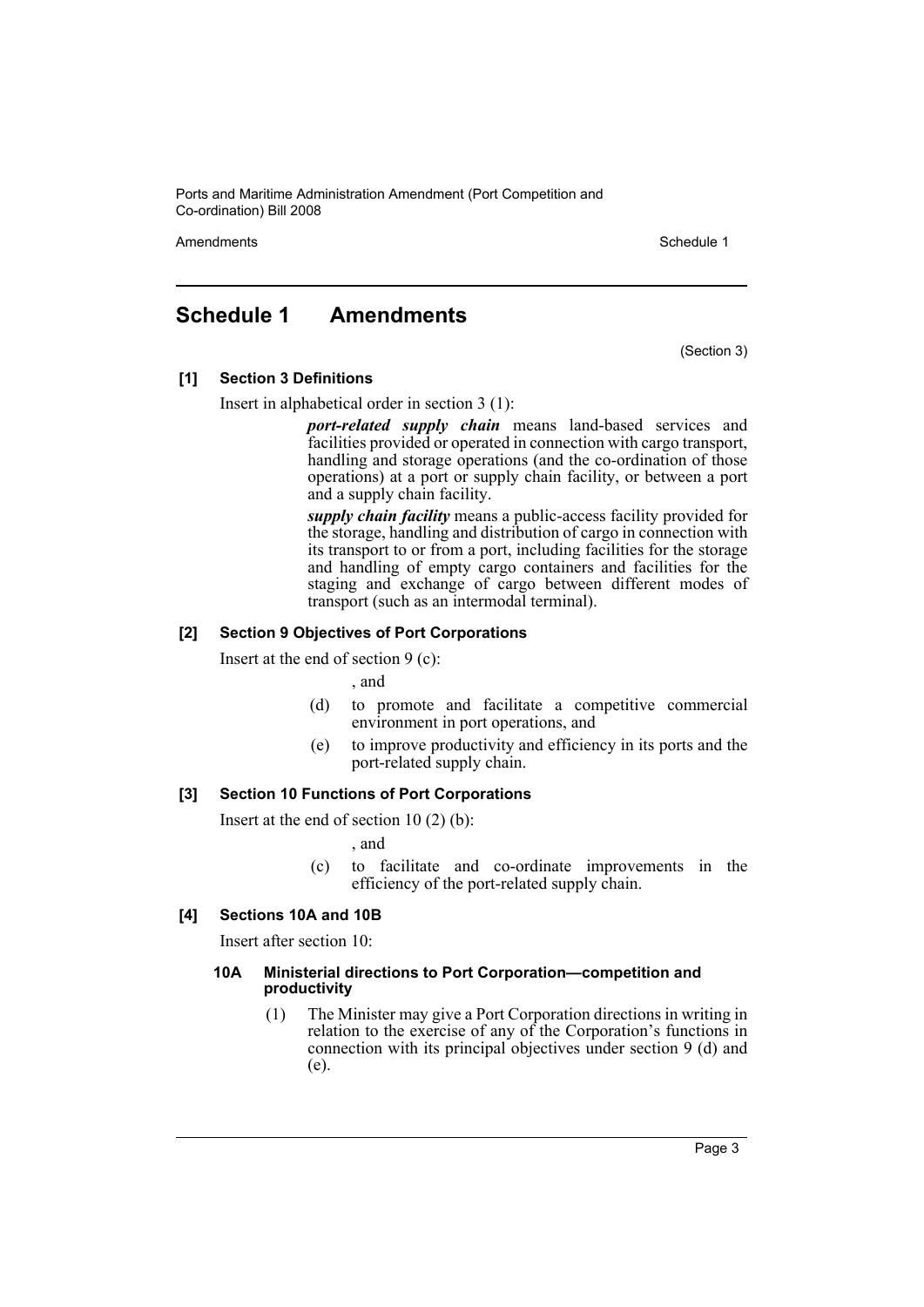Schedule 1 Amendments

- (2) The Minister is to advise the voting shareholders of a Port Corporation of the giving and the terms of any such direction.
- (3) A Port Corporation is required to comply with a direction under this section.
- (4) If a Port Corporation considers that complying with any such direction may cause a significant variation in its approved financial outcomes, the Corporation must request the Minister to review the direction.
- (5) A request for a review must be made within 7 days after the direction is given or within such other reasonable period as the Minister determines.
- (6) If a Port Corporation requests such a review:
	- (a) the Corporation may request the Minister to provide it with a written record of the direction if it was not given in writing, and
	- (b) the Corporation is not to comply with the direction until notified of the Minister's decision following the review.
- (7) Following the review, the Minister may confirm or revoke the direction but the Minister is not to confirm the direction unless:
	- (a) the Minister has estimated the variation in the approved financial outcomes from the information supplied by the Port Corporation, and
	- (b) the Minister has referred the matter to the Treasurer, and
	- (c) the Treasurer has approved the direction.
- (8) The Minister's power to give directions to a Port Corporation under this section is in addition to the power of the Minister to give directions under section 20N, 20O or 20P of the *State Owned Corporations Act 1989*. Those sections of that Act do not apply to a direction of the Minister if the direction states that it is being given under this section.

#### **10B Regulations to promote competition and productivity at ports**

- (1) The regulations may make provision for or with respect to any of the matters set out in Schedule 4 in connection with the operation or provision of land-based port facilities and services and the facilities and services of the port-related supply chain, in relation to the operation of the following ports:
	- (a) Sydney Harbour,
	- (b) Botany Bay,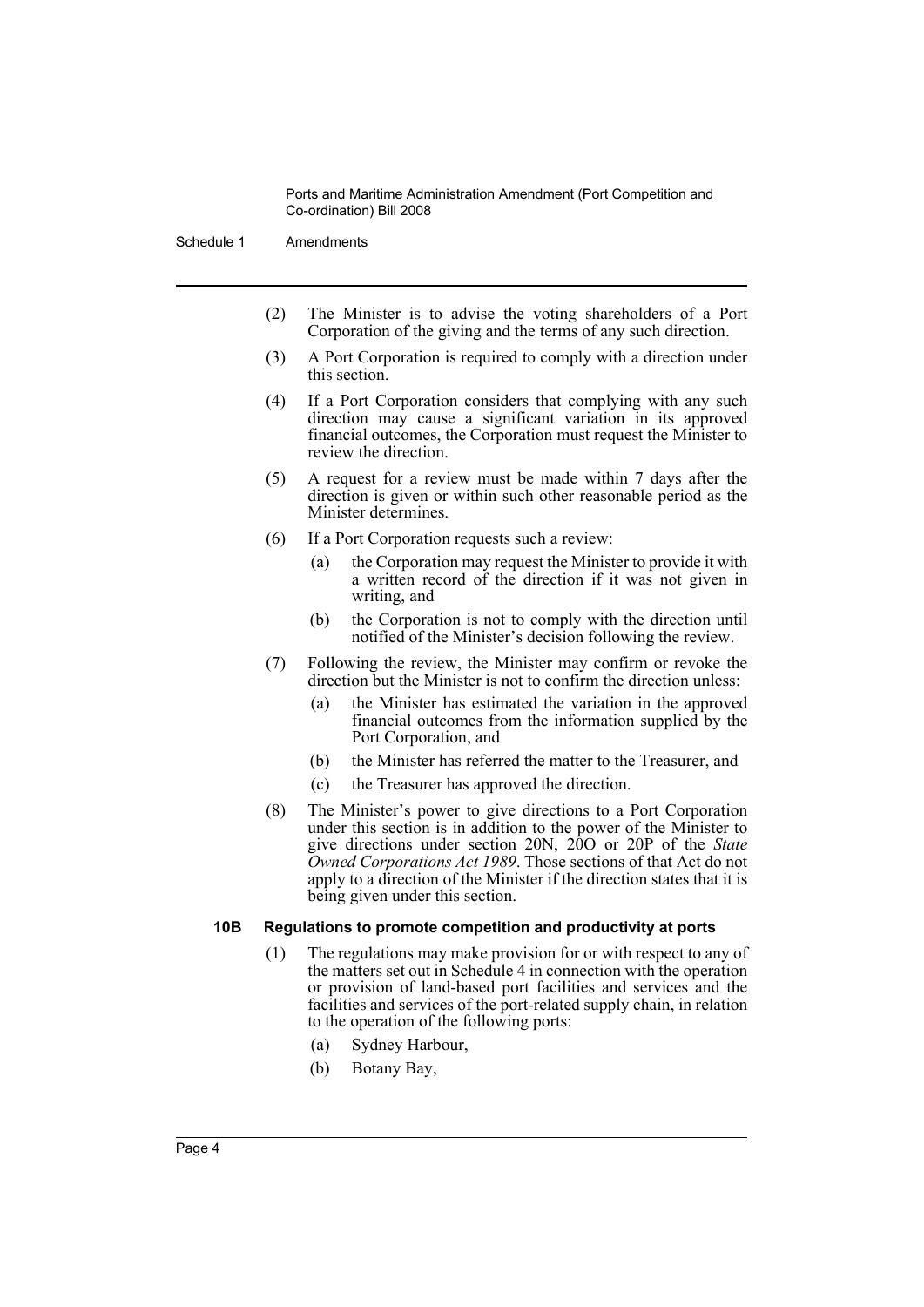Amendments **Schedule 1** Schedule 1

- (c) Newcastle,
- (d) Port Kembla.
- (2) This section does not authorise the making of regulations with respect to the operation of any railway outside a port or supply chain facility.
- (3) A regulation under this section may create an offence punishable by a penalty not exceeding 500 penalty units.

#### **[5] Section 101**

Omit the section. Insert instead:

#### **101 Offences**

- (1) Proceedings for an offence against this Act or the regulations are to be disposed of summarily before:
	- (a) a Local Court, or
	- (b) the Supreme Court in its summary jurisdiction.
- (2) If proceedings are brought before a Local Court, the maximum monetary penalty that the Local Court may impose for the offence is 100 penalty units, despite any higher maximum monetary penalty provided in respect of the offence.

#### **[6] Schedule 4**

Insert after Schedule 3:

### **Schedule 4 Regulations to promote competition and productivity at ports**

(Section 10B)

#### **1 Information for monitoring performance and investment**

Requiring (or authorising the Minister to require) a person who operates or provides land-based port facilities or services or facilities and services of the port-related supply chain to provide a Port Corporation or other specified person with information relating to the operation or provision of those facilities or services, for the purpose of facilitating the monitoring of any of the following:

- (a) performance and efficiency in the operation or provision of those facilities or services,
- (b) capital investment in connection with the operation or provision of those facilities or services.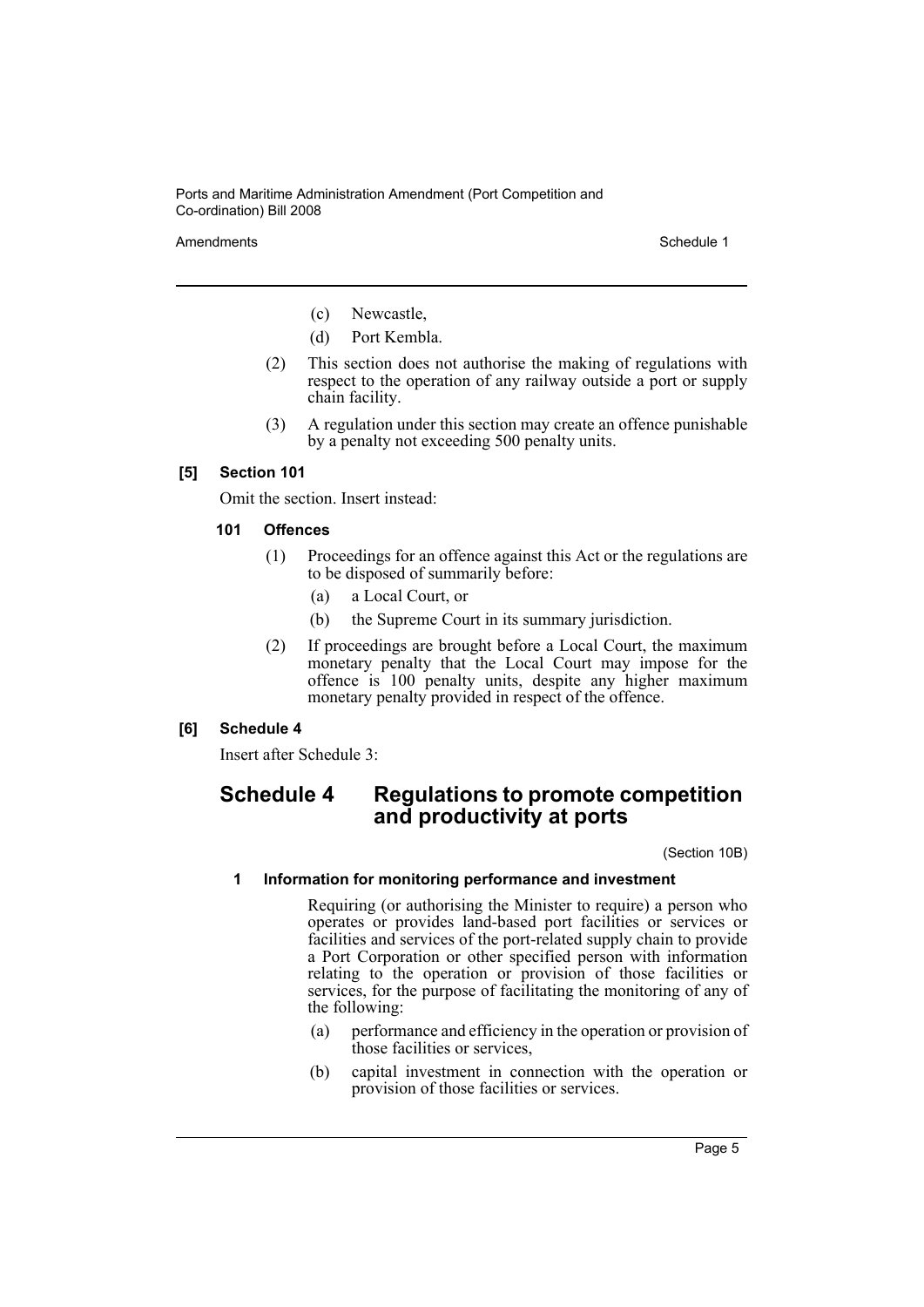Schedule 1 Amendments

#### **2 Mandatory standards**

Setting (including authorising the Minister to set) standards (referred to in this Schedule as *mandatory standards*) in connection with the operation or provision of land-based port facilities and services or facilities and services of the port-related supply chain, including (without limitation) mandatory standards relating to any of the following:

- (a) performance in the delivery and use of services,
- (b) access to facilities and services,
- (c) handling capacity of facilities and services,
- (d) co-ordination of the delivery of services in the port-related supply chain.

#### **3 Reporting on compliance with mandatory standards**

Requiring (including authorising the Minister to require) the operator or provider of land-based port facilities or services or facilities and services of the port-related supply chain to keep records and provide information (including reports) to the Minister or a Port Corporation, to facilitate the monitoring of compliance with mandatory standards.

#### **4 Verifying compliance with mandatory standards**

Verifying compliance with mandatory standards, including (without limitation):

- (a) requiring the auditing of compliance, and
- (b) authorising entry onto and inspection of any premises or facilities at a port or supply chain facility to facilitate verification of compliance.

#### **5 Compliance incentives and penalties**

- (1) Providing incentives to encourage compliance with mandatory standards and imposing sanctions and penalties for any failure to comply with mandatory standards, including (without limitation):
	- (a) creating offences for any failure to comply with mandatory standards, and
	- (b) requiring the payment of and providing for the recovery of financial penalties in connection with a failure by any participant in the port-related supply chain to comply with the mandatory standards, and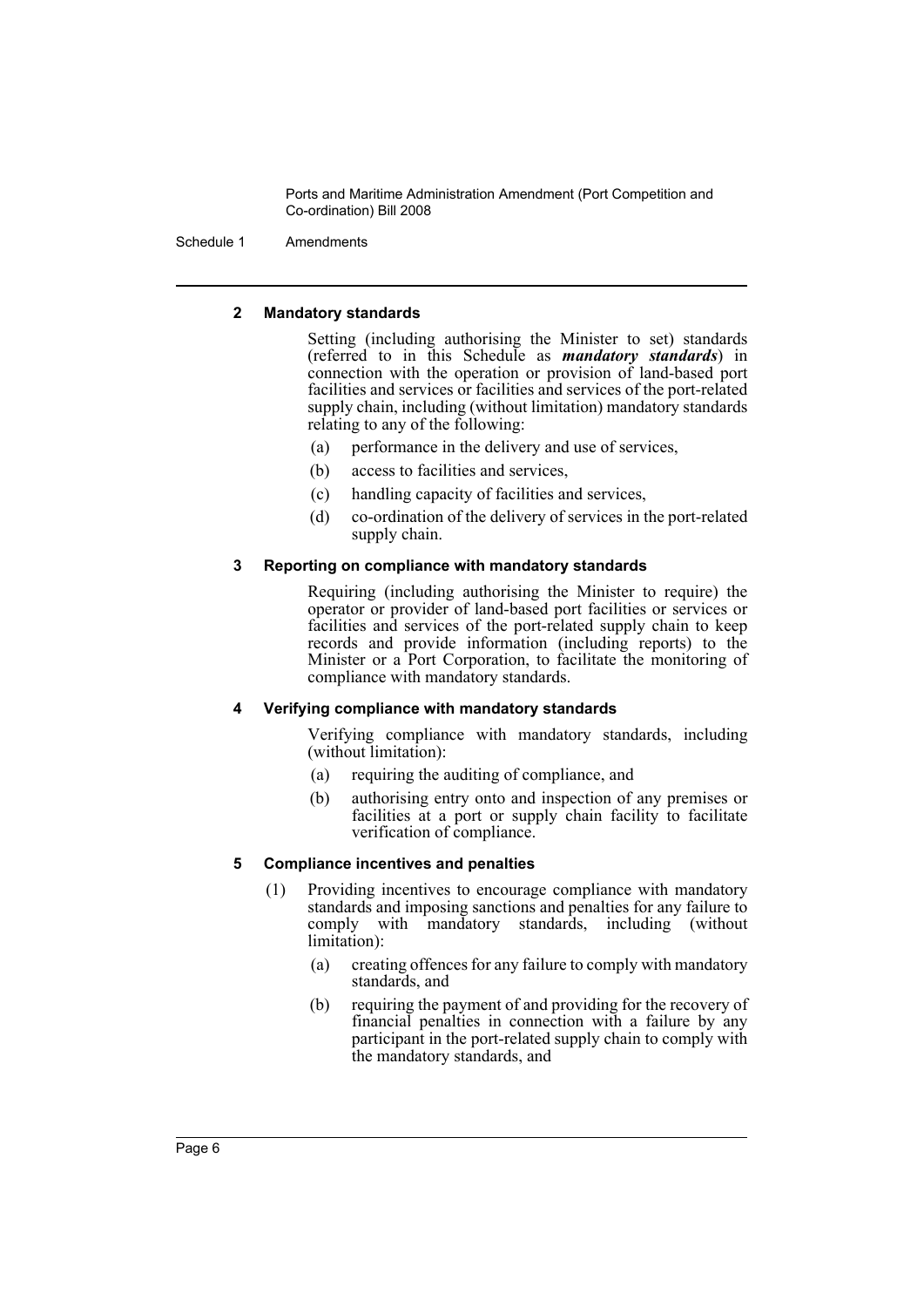Amendments **Amendments** Schedule 1

- (c) providing for any financial penalty payable in connection with a failure to comply with a mandatory standard to be collected by a Port Corporation on behalf of the person to whom the penalty is payable for payment to that person, to facilitate the due payment and recovery of penalties and the reconciliation of penalty liabilities.
- (2) In this clause:

*financial penalty* means a monetary penalty payable by a participant in the port-related supply chain to another participant in the port-related supply chain in connection with a failure to comply with a mandatory standard.

*participant* in the port-related supply chain means a person who operates or makes use of any facility, or who provides or makes use of any service, in the port-related supply chain.

#### **6 Supply chain charges**

Regulating (or authorising the Minister to regulate) the charges (*supply chain charges*) that may be imposed for or in connection with the operation or provision of facilities or services of the port-related supply chain at a port or supply chain facility, including (without limitation):

- (a) setting maximum supply chain charges, and
- (b) regulating the manner in which supply chain charges are to be set or determined (for example, by providing for charges to be set by means of an auction or other market-based pricing mechanism), and
- (c) specifying or otherwise determining the persons by whom supply chain charges are payable, and
- (d) regulating the collection and recovery of supply chain charges, and
- (e) prohibiting the imposition, collection or recovery of supply chain charges contrary to the regulations.